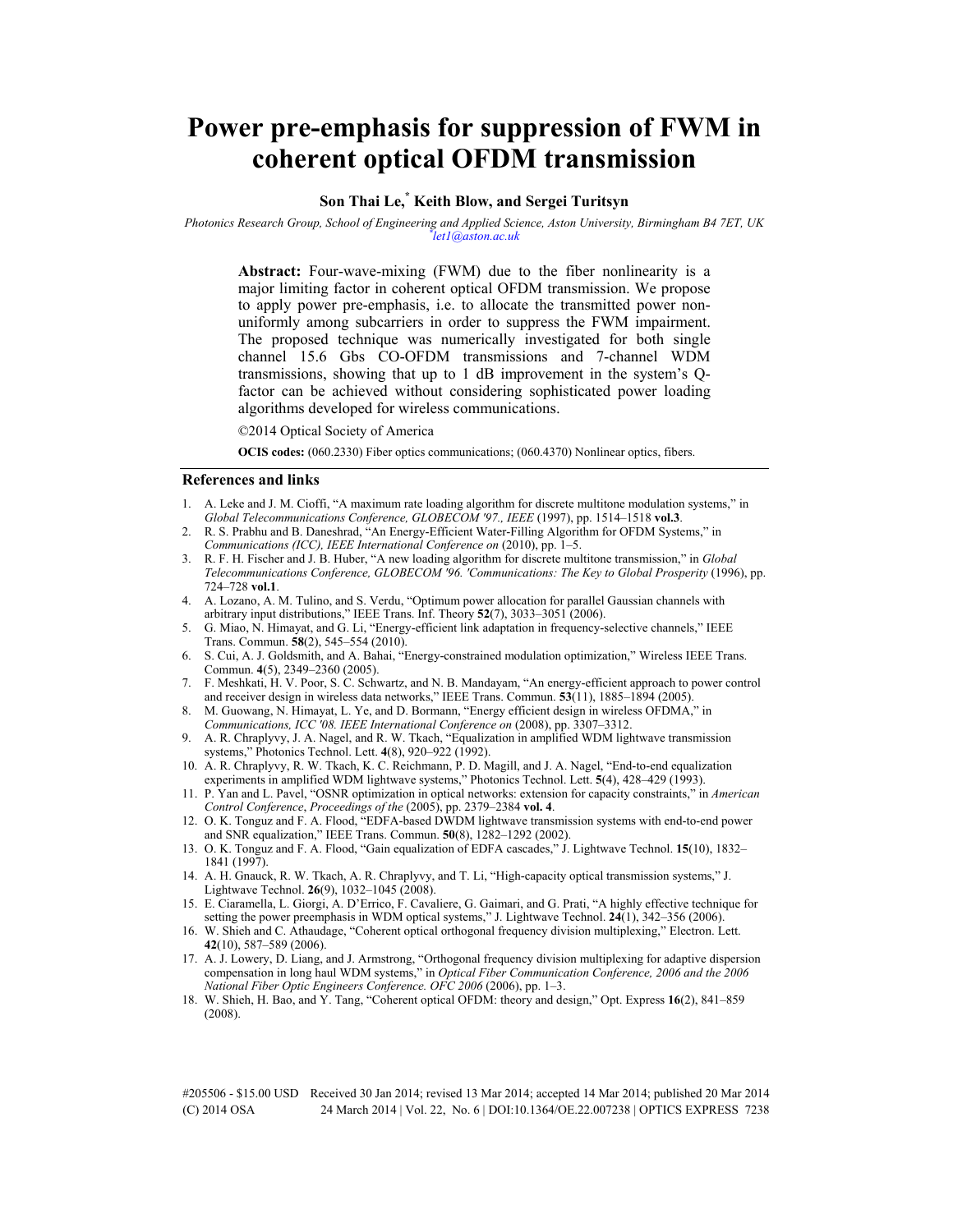- 19. K. Inoue, "Phase-mismatching characteristic of four-wave mixing in fiber lines with multistage optical amplifiers," Opt. Lett. **17**(11), 801–803 (1992).
- 20. B. Goebel, B. Fesl, L. D. Coelho, and N. Hanik, "On the Effect of FWM in Coherent Optical OFDM Systems," in *Optical Fiber Communication/National Fiber Optic Engineers Conference, OFC/NFOEC 2008. Conference on* (2008), pp. 1–3.
- 21. A. J. Lowery, S. Wang, and M. Premaratne, "Calculation of power limit due to fiber nonlinearity in optical OFDM systems," Opt. Express **15**(20), 13282–13287 (2007).
- 22. V. Pechenkin and I. J. Fair, "On four-wave mixing suppression in dispersion-managed fiber-optic OFDM systems with an optical phase conjugation module," J. Lightwave Technol. **29**(11), 1678–1691 (2011).
- 23. F. Wäckerle, S. Stern, and R. Fischer, "Iterative bit and power loading for coherent optical OFDM to account for fiber nonlinearities," in *Optical Communication (ECOC 2013), 39th European Conference and Exhibition on*  $(2013)$ , pp.  $1-3$ .
- 24. S. T. Le, K. J. Blow, V. K. Menzentsev, and S. K. Turitsyn, "Comparison of numerical bit error rate estimation methods in 112Gbs QPSK CO-OFDM transmission," in *Optical Communication (ECOC 2013), 39th European Conference and Exhibition on* (2013), pp. 1–3.
- 25. A. Shafarenko, K. S. Turitsyn, and S. K. Turitsyn, "Information-theory analysis of skewed coding for suppression of pattern-dependent errors in digital communications," IEEE Trans. Commun. **55**(2), 237–241  $(2007)$
- 26. A. Shafarenko, A. Skidin, and S. K. Turitsyn, "Weakly-constrained codes for suppression of patterning effects in digital communications," IEEE Trans. Commun. **58**(10), 2845–2854 (2010).

#### **1. Introduction**

In multicarrier transmission systems power allocation among channels is an important problem attracting a great deal of attention  $[1-15]$ . According to the channel conditions and properties the transmitted power of each subcarrier can be adjusted to maximize the bit rate [1–4], the energy efficiency [5–8] or to improve the overall system performance [9–15].

In wireless communication systems with link adaptation, the modulation format, coding rate and transmitter power can be selected in order to improve the transmission performance. For example, in a frequency-selective fading channel, different subcarriers will generally experience different channel attenuations. Thus, to maximize the information transmission rate the transmitter power should be allocated among the subcarriers carefully according to the instantaneous channel state information (CSI) available at the transmitter. It has been shown that the data rate of a single OFDM system can be maximized if the transmission power is adapted with the help of the water-filling algorithm [2–4]. The water-filling algorithm is applied by allocating more power on subcarriers with larger gain to noise ratios (GNR) [2]. Various other power allocation algorithms have also been investigated to maximize the energy efficiency subject to a capacity constraint [5–8].

In optical wavelength-division-multiplexing (WDM) transmission systems pre-emphasis of the input-channel powers has been considered as an effective technique to solve the problem of gain equalization due to the non-uniform wavelength-dependent gain profile of erbium-doped fiber amplifiers (EDFA) [9–11]. As the EDFA gain profile is not flat in the operating region, WDM links could experience significant gain variations over the active signal comb [15]; as a result, if all WDM channels are transmitted with the same power, at the receiver they typically show different output-power values and different optical-signal-tonoise ratios (OSNR) [15]. This leads to unacceptable bit-error-rate (BER) performance of some channels [9]. A power allocation technique was first proposed in [9] to equalize the output powers and the output OSNR of all WDM channels. This method is attractive because of its simplicity as no equipment, upgrades or adjustments are required at intermediate amplifier sites [9]. In addition, in WDM transmission, power pre-emphasis can also be used to compensate for different channels evolution due to the Raman effect in silica.

Coherent optical OFDM (CO-OFDM) has been considered as a promising candidate for high capacity optical networks [16]. CO-OFDM provides an efficient way to compensate for inter-symbol interference caused by both chromatic dispersion (CD) and polarization-mode dispersion (PMD) and uses a simple channel estimation and compensation scheme [17, 18]. However, one major drawback of CO-OFDM is that it suffers from a number of nonlinear effects, especially four-wave-mixing (FWM) due to the narrow and equal spacing of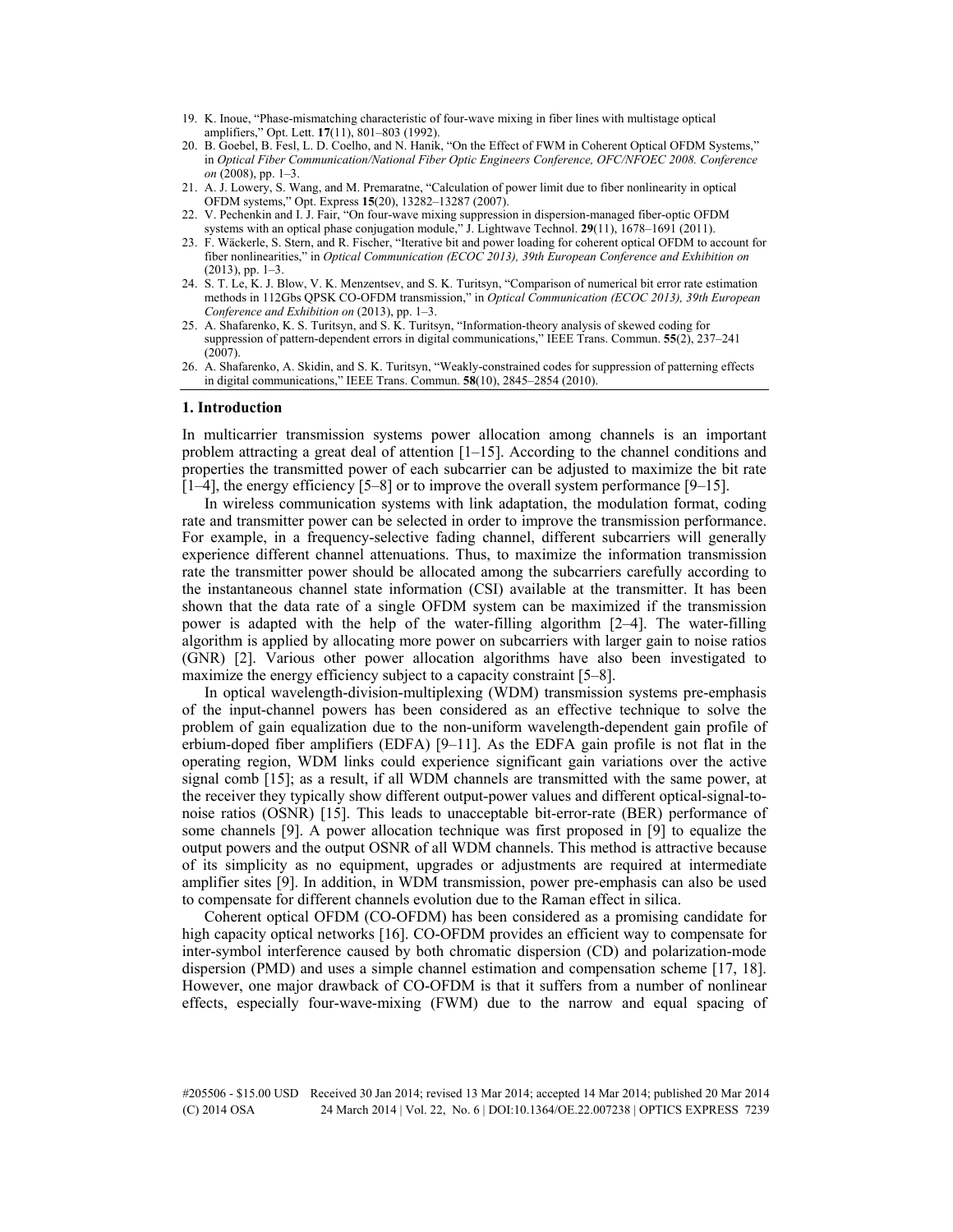subcarriers [19–21]. Mitigating the impact of FWM on the performance of CO-OFDM transmission is the motivation of this work.

It has been shown that in CO-OFDM transmission the power density of FWM noise is higher in the center of the OFDM band than at the edge [20–22]. Similarly, the contributions of different subcarriers to the FWM noise, in general, are different. As a result, the power of the FWM noise depends strongly on the power distribution among the OFDM subcarriers. Therefore, power allocation algorithms can be applied to suppress the impact of FWM on the performance of CO-OFDM systems. Unfortunately, most of the existing bit and power loading algorithms [1–15] developed for wireless systems were designed for linear channels and, thus, cannot be applied effectively to optical communication systems because of the fiber nonlinearity [23]. Since the nonlinear distortion depends on the transmitted power, changing the transmission parameters of an arbitrary subcarrier will influence the other subcarriers. In addition, existing power loading algorithms are sophisticated and thus are not suitable for high speed optical communications. Therefore, a simple and effective strategy of applying power pre-emphasis for CO-OFDM transmission is of great interest.

In this work, we propose an effective power allocation technique to mitigate the FWM impairment subject to a power constraint in CO-OFDM transmissions. This simple technique is based on allocating less power to subcarriers that have larger contributions to the FWM impairment, and thus, reducing the total power of FWM noise. In CO-OFDM transmission power allocation algorithms can be implemented directly in the frequency domain before the IFFT block, which generates the time-domain signal. In the proposed technique, the system performance can be optimized by adjusting only two parameters, independently of the total number of subcarriers.

#### **2. Impact of FWM on CO-OFDM transmission**

In CO-OFDM systems with narrow frequency spacing, the strongly phase matched interaction can be considered. The power of a single FWM product created at  $(f_g = f_i + f_j f_k)$ after  $N_A$  fiber spans can be calculated as [19]:

$$
P_{ijk} = \left(\frac{D_{\text{deg}}}{3} \cdot \gamma \cdot L_{\text{eff}}\right)^2 P_i P_j P_k \cdot \eta,
$$
\n(1)

where  $D_{deg} = 6$  for non-degenerate and  $D_{deg} = 3$  for degenerate FWM products,  $L_{eff} = (1 - e^{-\frac{1}{2}})$  $aL/\alpha$  is the nonlinear effective length ( $P_i$ ,  $P_j$ ,  $P_k$ ) are the powers of subcarriers, *η* is the FWM coefficient which strongly depends on the relative frequency spacing between the FWM components given by  $\eta = \eta_1 \eta_2$ .  $\eta_1$  is responsible for intra-span FWM coefficient and  $\eta_2$  is responsible for inter-span nonlinear interference. The expressions for  $\eta_1$  and  $\eta_2$  are given in [19]. Note that  $\eta_1$  and  $\eta_2$  are independent of the OFDM subcarriers' power.

It can be seen from Eq. (1) that under the condition  $P_i + P_j + P_k$  = constant, the power of this FWM product is strongest when the total power is distributed equally among these three subcarriers  $(P_i = P_j = P_k = P/3)$ . As a result, equally allocating power among subcarriers, in fact, is not an optimum option in terms of mitigating the FWM impairments.

In CO-OFDM systems, the exact number of FWM products, both degenerate and nondegenerate, falling on a given subcarrier can be readily calculated [20]. The number of FWM products falling on the i'th subcarrier is:

$$
M(i, N) = \frac{1}{2}(N^2/2 - 2 \cdot N + Ni - i^2 + i),
$$
 (2)

where *N* is the number of OFDM subcarriers,  $i = 1...N$  is the subcarrier index.

Let  $S(g, N)$  denote the number of FWM products created with the contribution of the g'th subcarrier. It is obvious that for every non-degenerate FWM product falling on the g'th subcarrier  $(f_g = f_i + f_j - f_k)$  we can accordingly find 3 FWM products, which are created with the contribution of this g'th subcarrier, namely  $(f_j = f_g + f_k - f_i)$ ,  $(f_i = f_g + f_k - f_j)$  and  $(f_k = f_i + f_j - f_k)$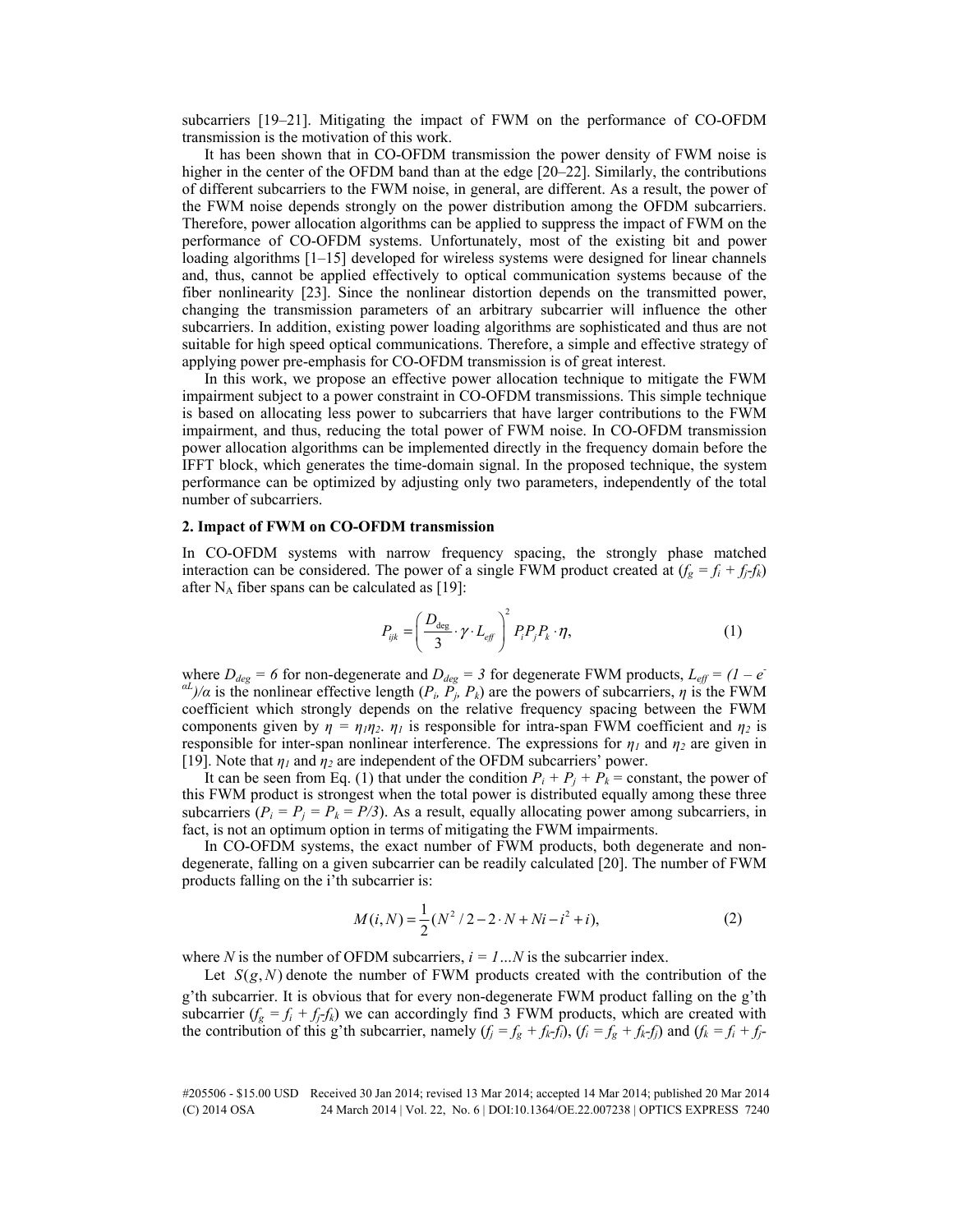$f_g$ ). Similary, for every degenerate FWM product falling on the g'th subcarrrier we can accordingly find 2 FWM products, which are created with the contribution of this subcarrier. Based on these arguments and taking into account the fact that the number of non-degenerate FWM products is much bigger than the number of degenerate FWM product [20], the number of FWM products created with the contribution of the g'th subcarrier can be calculated approximately:

$$
S(g, N) = 3M(g, N) = \frac{3}{2} \cdot (\frac{N^2}{2} - 2N + Ng - g^2 + g).
$$
 (3)

It should be noticed from (1) that the power of a single non-degenerate FWM product is 4 times larger than the power of a single degenerate FWM product. As a result, expression (3) can be used with high accuracy to analyse the contribution of each subcarrier to the total FWM noise falling into the OFDM band. In Fig. 1(a) the dependence of *S(g,N)* on the subcarrier index is shown in the case of an OFDM system with 128 subcarriers. The result was obtained using both simulation with a MATLAB program and Eq. (3). In the simulation, we calculated the exact number of possible combinations of 3 subcarriers  $(f_i, f_j, f_k)$ , the interaction among which creates FWM products  $(f_g = f_i + f_j f_k)$  falling into the OFDM band. It can be seen in Fig. 1(a) that almost no mismatch between the analytical and numerical results is observed, which verifies that Eq. (3) provides very high accuracy, especially when the number of OFDM subcarriers is large. In the case considered with 128 subcarriers, the 68th subcarrier plays a role in around 18000 FWM combinations while the 1st and the 128th subcarriers have contribution to only approximately 12000 FWM combinations.

Figure 1(b) shows the total FWM power for each subcarrier for a single span (80km) transmission, which confirms that centre subcarriers have a much larger contribution to the FWM noise in comparison with subcarriers at the edges. As a result, the power of FWM noise can be reduced simply by allocating less power to the centre subcarriers and more power to the subcarriers at the edges. If the transmitted power is distributed among subcarriers carefully in this way we are able to improve the signal-to-noise ratio (SNR) of subcarriers at the edges while keeping the SNR of the centre subcarriers almost unchanged, thus improving the system's performance. Moreover, the power pre-emphasis can be easily optimized and adjusted in a flexible way for any required transmission distance. This idea is similar to the water-filling algorithm when the transmitted power is allocated such that the SNR of subcarriers with higher gains are further increased. However, the difference is that the water-filling algorithm aims to maximize the bit rate while our proposal aims to improve the system's tolerance to fiber nonlinearity.



Fig. 1. (a) Dependence of *S(g, 128)* on the subcarrier indicies, (b) The total FWM power for each subcarrier for a single span (stardard single mode fiber, 80km) in a CO-OFDM system with 100 MHz frequency spacing and 128 subcarriers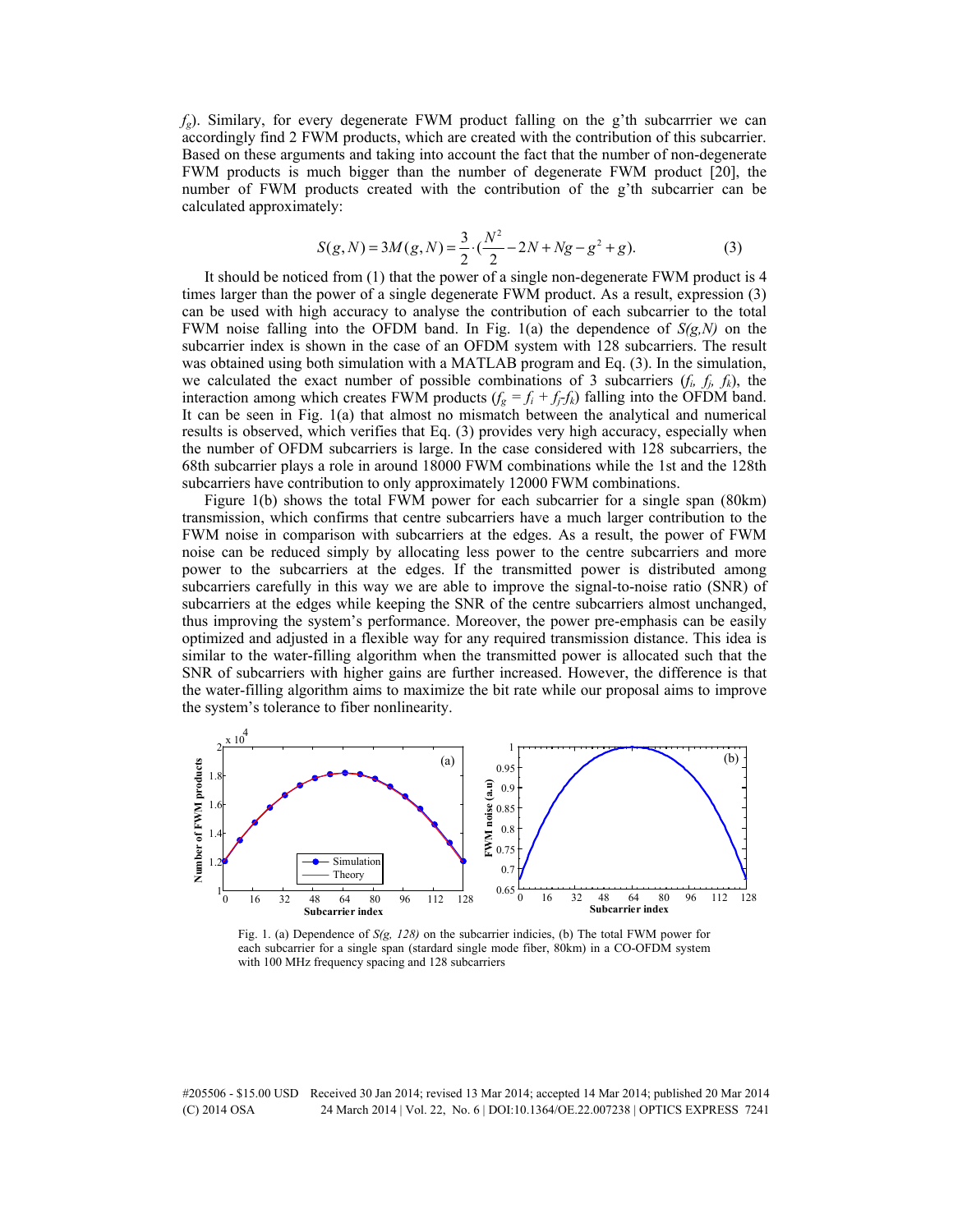#### **3. System description and analysis**

In a CO-OFDM system the signal consists of a large number of subcarriers. In the transmission line these subcarriers can interact with each other, creating thousands of FWM products. As a result, finding the optimum way to allocate the transmitted power among the subcarriers to minimize the impact of FWM on the system's performance is a very complex problem. This is especially true in the presence of ASE noise and is not analytically soluble. A simple heuristic approach to this problem is to allocate the transmitted power among subcarriers using a simple analytical function, the parameters of which are then optimized in order to achieve the best performance. If a power distribution function is already chosen then the power allocation algorithm can be applied simply by multiplying the information symbol after modulation or data mapping with a fixed coefficient before the IFFT block. For convenience we set the amplitude distribution among the subcarriers by a function  $A(k)$ , and then the power distribution among subcarriers can be easily obtained by  $P(k) = A(k)^2$ .

We consider in this work the following particular amplitude distribution function *A(k)* which has a "Super Gaussian hole" in the centre:

$$
A(k) = 1 - a \cdot \exp(-b(k - N/2)^{x}),
$$
 (4)

where (*a, b, x*) are the three parameters of the distribution function, which are required to be optimized in order to achieve the best performance. The distribution (4) is chosen for analysis because of its simplicity and possibility to use 3 free parameters to change the depth, width and roll-off of the power distribution curve in order to optimise the system's performance.

It is obvious that by varying (*a, b, x*) the transmitted power can be allocated among subcarriers in various ways. Figure 2 shows some options of allocating power among subcarriers using the distribution function (4) for the case of 100 subcarriers ( $N = 100$ ). The equal power distribution can also be obtained by setting  $(a = 0)$  or  $(b = 0)$  [Fig. 2(a)].



Fig. 2. Various power allocation methods for CO-OFDM with 100 subcarriers using distribution of Eq. (4), (a)  $(a = 0)$  or  $(b = 0)$ , (b)  $(a = 0.15, b = 0.01, x = 2)$ , (c)  $(a = 0.15, b = 0.01, x = 2)$ *0.001,*  $x = 4$ , (d)  $(a = 0.15, b = 0.002, x = 2)$ 

#### **4. Single channel transmissions and optimization**

In this section, in order to investigate the benefit of allocating the total transmitted power among the subcarriers using Eq. (4) we first set up a single polarization 15.6 Gbs CO-OFDM system as shown in Fig. 3.

A 15.6 Gbs data stream is first mapped mapped onto 100 subcarriers using the QPSK modulation format with Gray coding and subsequently transferred to the time domain by an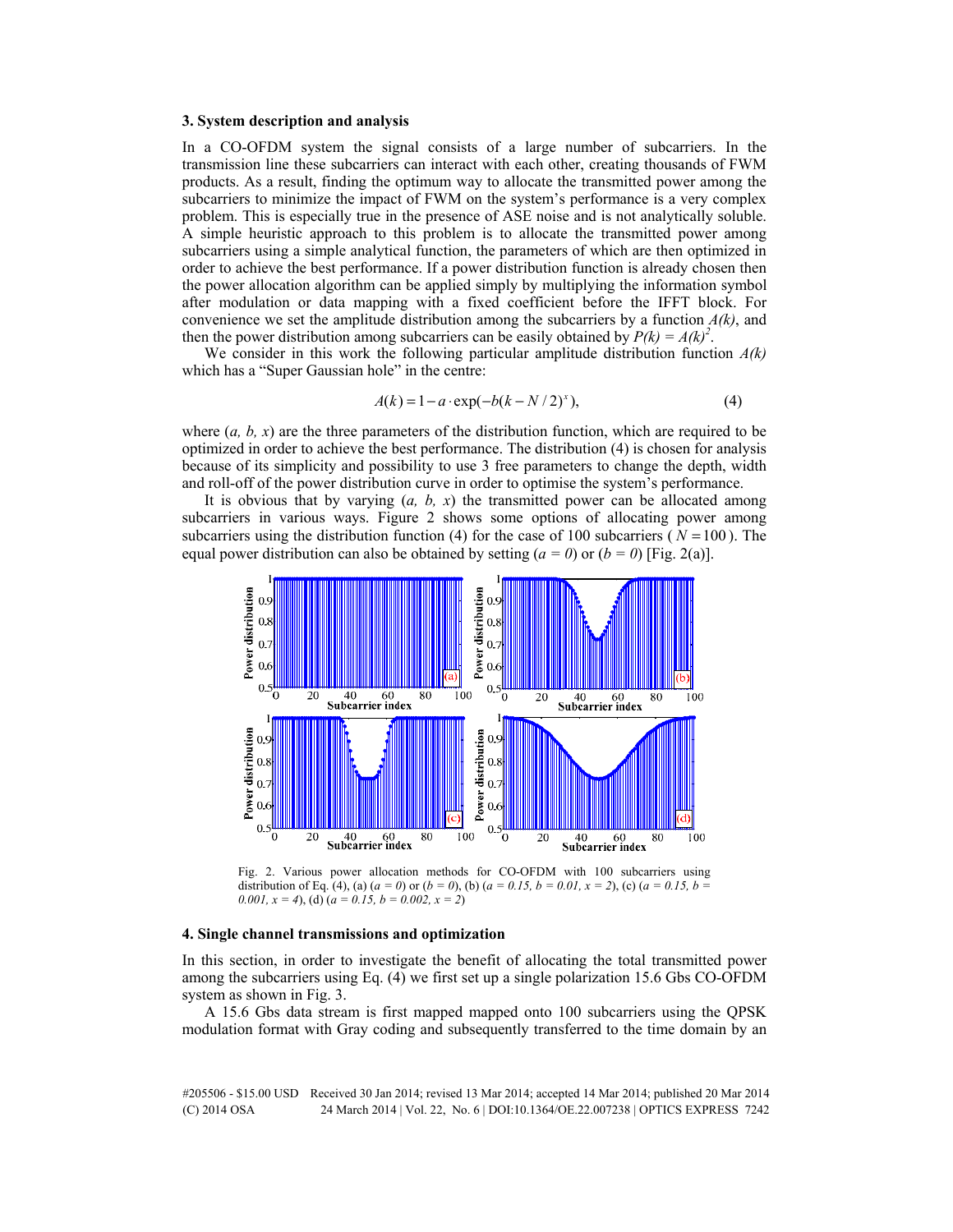IFFT of size 256. Only 100 subcarriers from the 15th to 114th are modulated while zeros occupy the remainder. The total OFDM symbol duration is 12.8 ns. A cyclic prefix of length 64 is used to accommodate dispersion. The fiber link is assumed to consist of  $35 \times 80$ -km spans of standard single mode fiber (SSMF) with the loss parameter of 0.2 dB/km and PMD coefficient of 0.1 ps/km<sup>0.5</sup>. The fiber nonlinearity coefficient and dispersion are 1.22 W<sup>-1</sup>km<sup>-1</sup> and 16 ps/nm/km respectively. The fiber span loss is compensated by Erbium-doped optical amplifiers (EDFA) with 16 dB of gain and a noise figure of 6 dB. In the simulation the ASE noise is added inline after each fiber span. The transmitter and receiver lasers have the same linewidth of 100 kHz. The laser phase noise is modeled as a Wiener-Levy process with a variance  $\sigma^2 = 2\pi vt$  where *v* is the combined laser linewidth and *t* is the time difference between two samples. The simulated time window contains 6000 OFDM symbols. The channel estimation and equalization is performed with the assistance of an initial training sequence using the zero forcing estimation method. The common phase error due to laser phase noises is estimated and compensated using a pilot-aided technique by inserting 8 pilot subcarriers in each OFDM symbol.



Fig. 3. Block diagrama of 15.6Gbs CO-OFDM transmissions.S/P: serial/parallel conversion, P/S: parallel/serial conversion, SM: symbol mappings, TS: training symbol, DAC: digital-toanalog converter, I/Q: I/Q modulator, OLO: optical local oscilator

We compare the performance of this CO-OFDM system with the four methods of power allocation, which are shown in Fig. 2 (the four distributions will be referred to as a, b, c, and d). In these system simulations we perform Monte Carlo calculations to directly evaluate the system's BER through error counting. The performance of the CO-OFDM system is then characterised using the effective Q-factor in dB, which is delivered from the system's BER by the expression [24]:

$$
Q_{BER} = 20 \log[\sqrt{2} \cdot \text{erfc}^{-1}(2BER)]. \tag{5}
$$

The performance of the 15.6 Gbs CO-OFDM system with different power distribution methods among the subcarriers is shown in Fig. 4. It can be seen that by allocating less power in the middle of the OFDM band the system's performance can be significantly improved. The power distribution (d) [Fig. 2(d)] shows the best performance, which gives around 1 dB improvement in the system's Q-factor in comparison with the case of equal power distribution. By applying this power allocation method the system's tolerance to fiber nonlinearity can be also improved by approximately 1 dB. The distributions (b) and (c) [Figs. 2(b) and 2(c)] show almost the same performance. At the optimum launch power level these power distributions do not show significant advantage over the equal power distribution. However, in the nonlinear limited transmission regime both power allocation methods (b) and (c) [Figs. 2(b) and 2(c)] can give around 0.7 dB improvement in the system's Q-factor.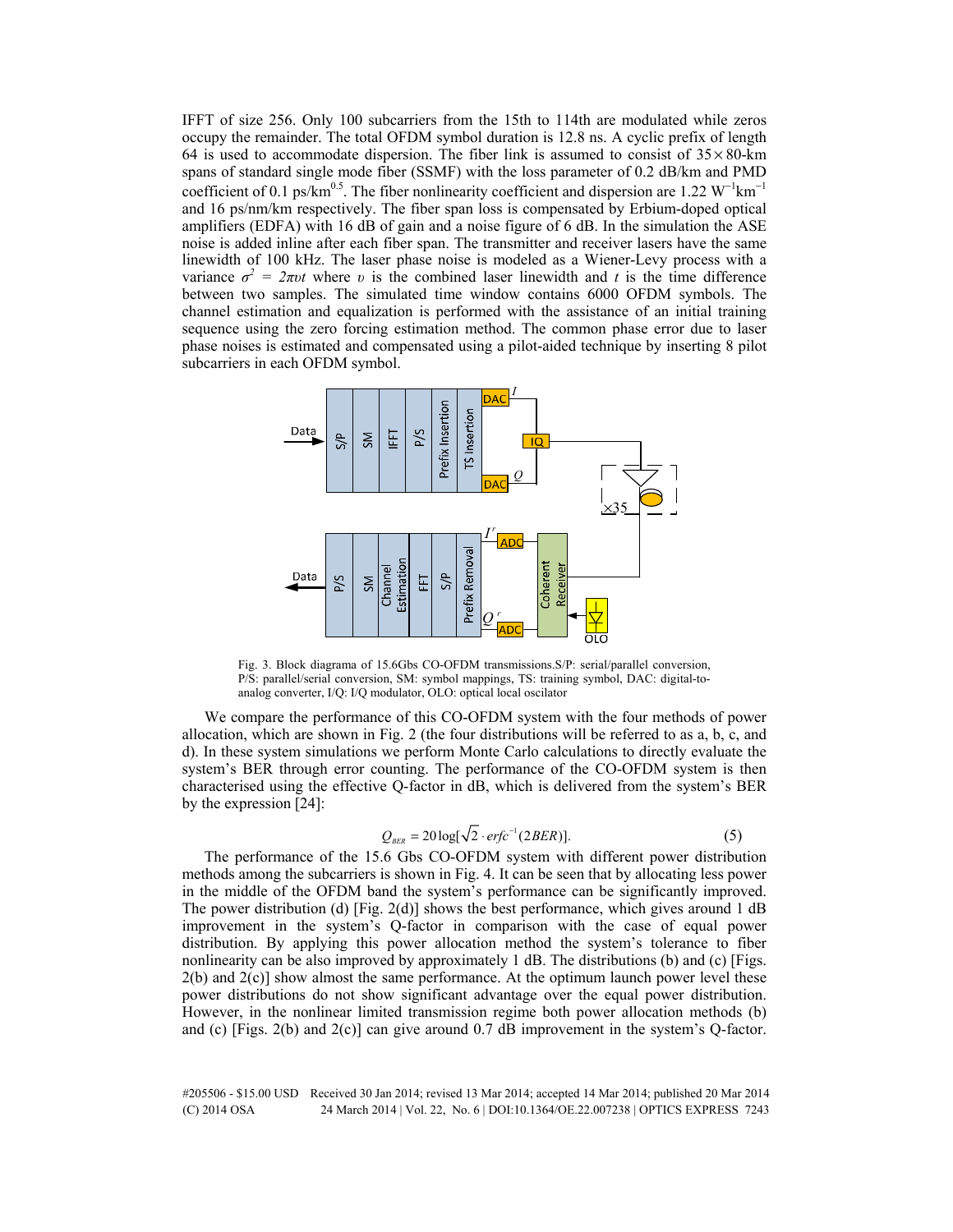The similarity of curves (b) and (c) in Fig. 4 suggests that the shape of the distribution function is not critical. The improvement in the curve (d) in Fig. 4 shows that the width is more important. In order to verify and confirm the improvement in the system's Q-factor when the power distribution is adjusted we perform 50 realizations for every Q-calculation. The obtained results indicate that the statistical distribution of each Q-factor calculation in general has a width smaller than 0.3 dB. The statistical distribution of Q-factor improvement in dB is shown in Fig. 5 for various values of  $a, b$  and the launch power. It can be seen that the improvement in general is stable. The mean Q-factor improvements for  $(a = 0.15, b = 1.5)$ 0.002,  $x = 2$ ) are 0.91 dB and 1.56 dB when  $P = -7$  dBm and  $P = -4$  dBm respectively. For the second and the third power distributions shown in Fig. 2 the mean Q-factor improvements when  $P = -4$  dBm are 0.63 dB and 0.62 dB respectively.



Fig. 4. Performances of 15.6Gbs CO-OFDM system with different power distribution methods among subcarriers after 2800km of transmission distance



Fig. 5. Statistical distribution of Q-factor improvement in dB when the power distribution is adjusted. (a)  $(a = 0.15, b = 0.01, x = 2, P = -4$  *dBm*), (b)  $(a = 0.15, b = 0.01, x = 4, P = -4$ *dBm*), (c) (*a* = 0.15, *b* = 0.002, *x* = 2, *P* = −*7 dBm*), (d) (*a* = 0.15, *b* = 0.002, *x* = 2, *P* = −4 *dBm*)

Let us now move to the discussion of optimizing the parameters of the power distribution function. Simulation results (not presented here) show that using higher order (*x>2*) distributions does not improve the system's performance in comparison with the second order  $(x = 2)$  distribution. Therefore, we further consider only the second order case and present the optimization results for the two remaining parameters (*a, b*).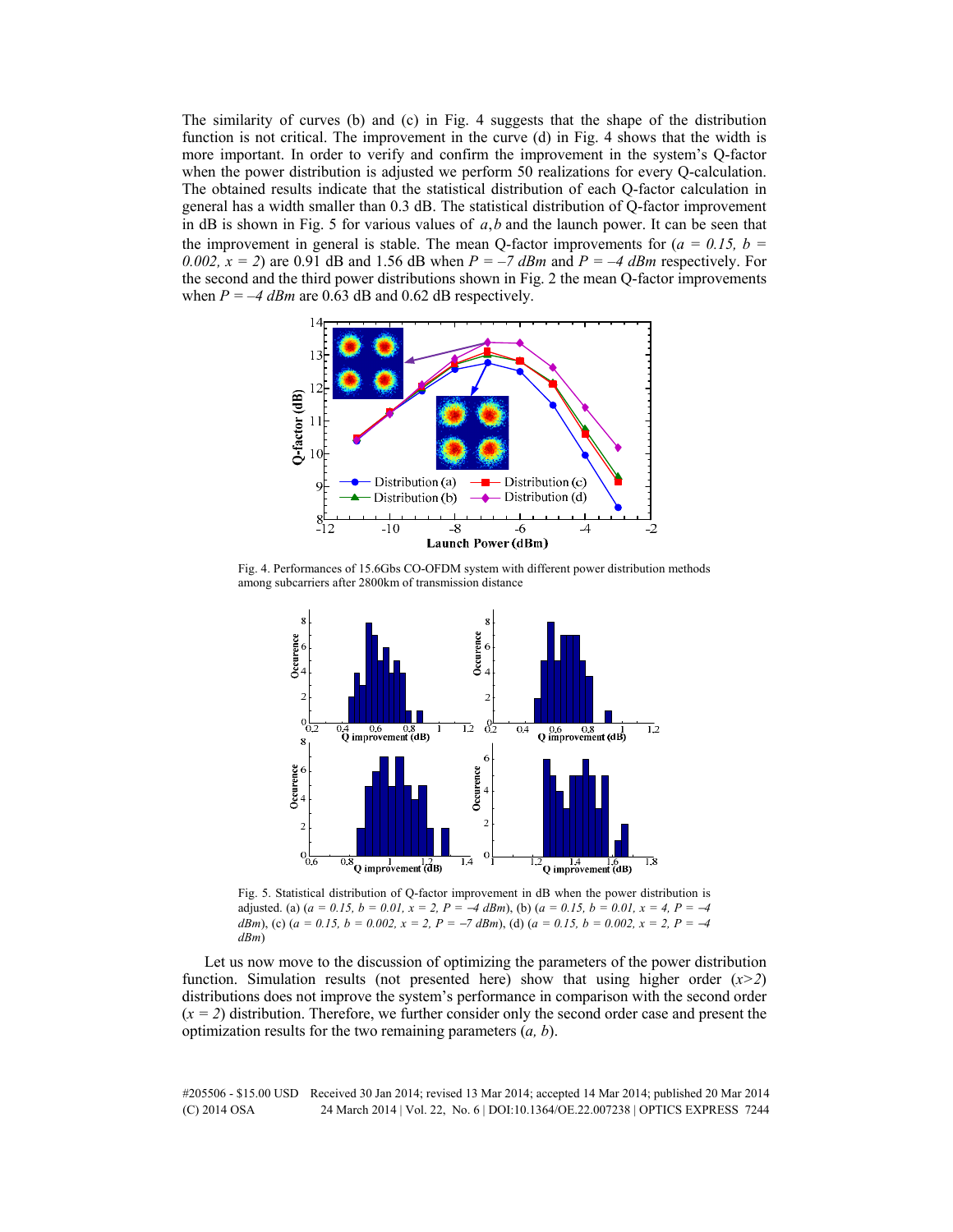Figures 6, 7, and 8 show the system's Q-factor as a function of (*a, b*) for three values of the launch powers representing three transmission regimes, namely  $P = -9$  dBm for the ASE noise limited regime [Fig. 6],  $\bar{P} = -7$  dBm for the optimum launch power point [Fig. 7] and P *=* –*4 dBm* for the nonlinear limited regime [Fig. 8]. One should notice that the conventional method of equally allocating power among subcarriers can be obtained by setting  $a = 0$  or *b*  $= 0$ . Therefore, in Figs. 6–8  $a = 0$  or  $b = 0$  can be considered as the reference points showing which values of  $a, b$  can be used to improve the system's performance.

The simulation result shown in Fig. 6 indicates that modifying the power distribution cannot be applied to improve the system's performance when the launch power is too low (*P =* –*9dBm*). When *a<0.15* the system's performance is almost independent of *b*. However, when  $a > 0.15$ , the system performance starts to getting worse. This is because the SNR of the centre subcarriers decreases substantially due to the low power allocated in the middle of the OFDM band.



Fig. 6. Dependence of Q-factor on (*a, b*), *P = –9dBm*, after 2800km of transmission distance



Fig. 7. Dependence of Q-factor on  $(a, b)$ ,  $P = -7dBm$ , after 2800km of transmission distance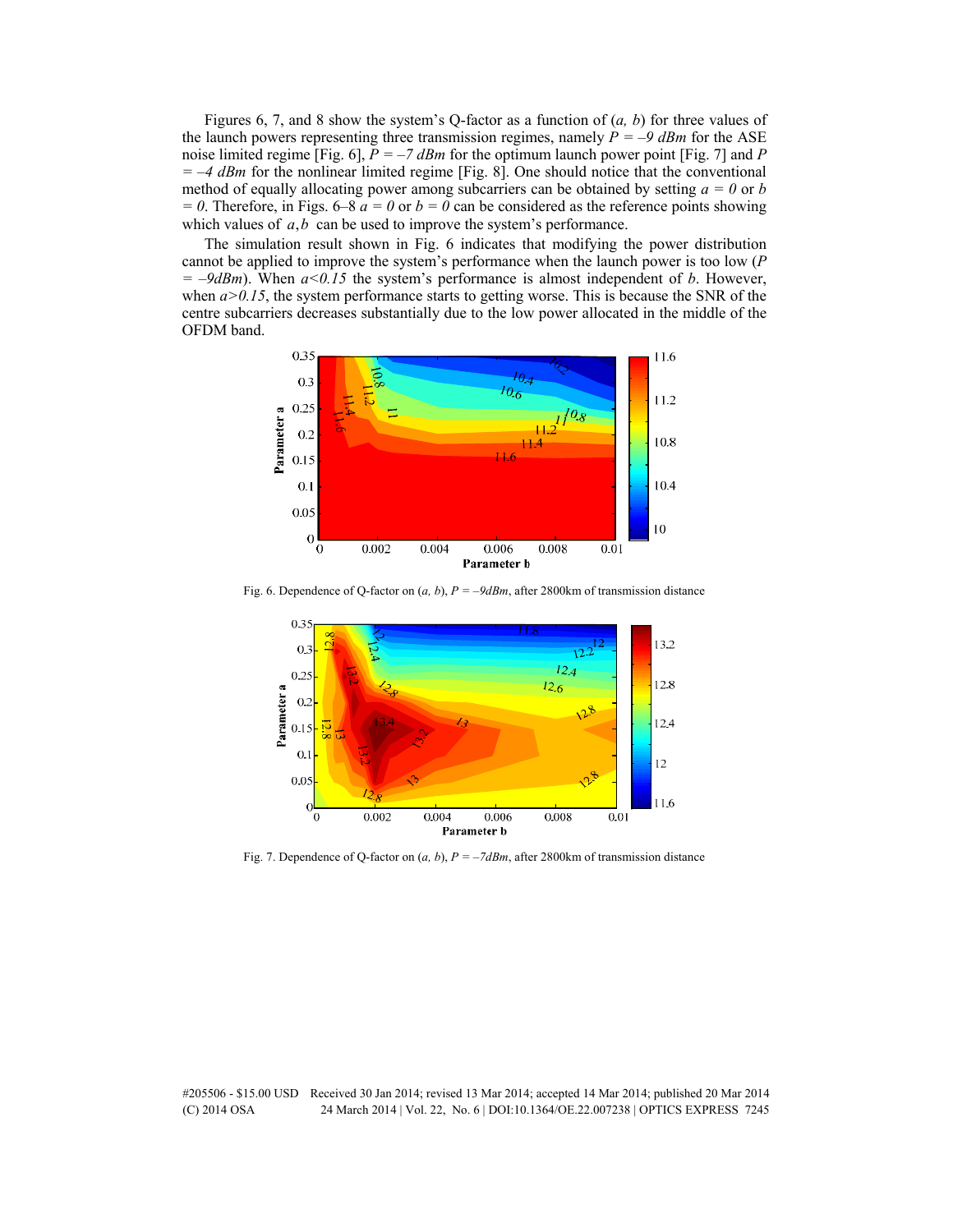

Fig. 8. Dependence of Q-factor on (*a, b*), *P = –4dBm*, after 2800km of transmission distance

When the transmitted power is set around its optimum value  $(P = -7dBm)$  the chosen power distribution function can improve the system's performance in a wide range of (*a, b*). In this case FWM noise due to the fiber nonlinearity is also an important limiting factor as well as ASE noise introduced by optical amplifiers. Therefore, the system's performance will improve if the FWM noise is suppressed. The optimum values of  $(a, b)$  are found to be  $(a =$ 0.15,  $b = 0.002$ ), which offer around 1dB advantage in the received signal quality. A larger improvement (around 1.6 dB) can be obtained in the nonlinear limited regime *P =* –*4dBm* as shown in Fig. 8. In this case, the dominant limiting factor is FWM noise. By applying the power distribution function with ( $a = 0.15$ ,  $b = 0.002$ ) the system's Q-factor can be improved to 12.2 dB in comparison with 10.6 dB for the conventional equal power distribution. This indicates that the modified power distribution is effective in mitigating the impact of FWM noise on the transmission performance. However, there is a trade-off in applying this technique. The power of FWM noise can be significantly reduced by using a large value of *a*, however, in this case the transmitted power of the centre subcarriers becomes too small, thus increasing the number of errors falling on these subcarriers due to its low SNR. The optimum value of *a* is found to be  $a = 0.15$ , according to a power suppression ratio of 0.72 for the centre subcarrier.

Generally, by allocating less power in the centre subcarriers the total FWM power can be reduced. However, if the powers of the center subcarriers are too small the SNR of these subcarriers will be lower in comparison with the case of uniform power distribution due to the ASE noise. In this case, the system's performance can be worse. In the absence of ASE noise and if the OFDM frequency spacing is small (the strongly phase matched interaction can be considered), Eq. (3) suggests that the optimum power distribution among subcarriers should be:  $P(g) = S_0/S(g,N)$ , where  $S_0$  is a constant. If this power allocation method is applied the power suppression ratio of the centre subcarrier will be around 0.66 (when the number of subcarriers is large). However, in the presence of ASE noise (6 dB of noise figure) the optimum power suppression for the centre subcarrier in the investigated system was found to be 0.72, slightly higher than the value when ASE noise is not considered. This result indicates that for a particular application the optimum power allocation method should be defined flexibly in order to balance the impact of FWM and ASE noise.

#### **5. WDM transmissions and discussions**

In order to verify the effectiveness of the proposed power allocation technique, we also investigate the impact of non-uniform power allocation among OFDM subcarriers in 7 channel WDM transmissions with 12.5 GHz of channel spacing, centred at 1550 nm. The WDM signal spectrum is shown in Fig. 9.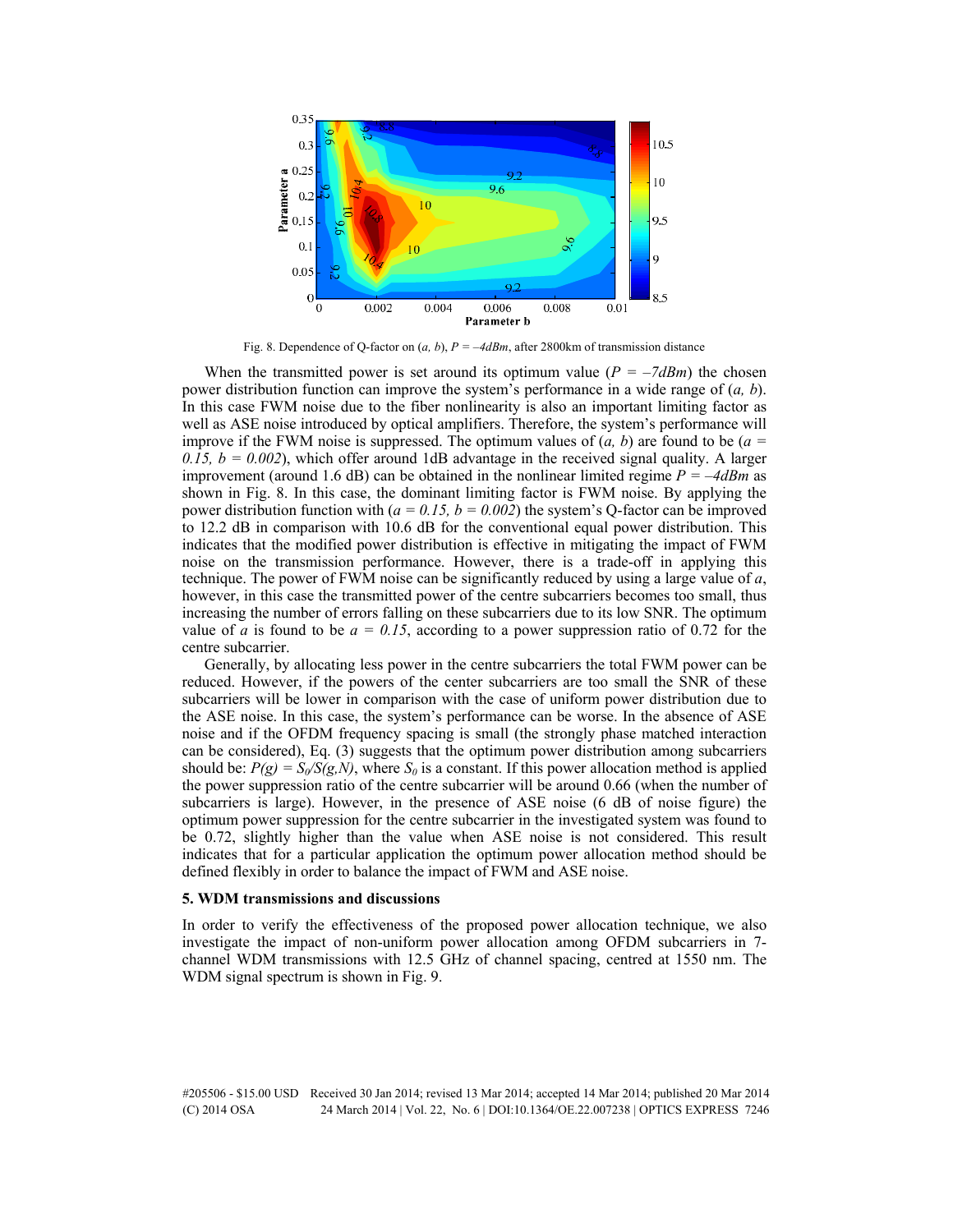

Fig. 9. Spectrum of 7-channel WDM CO-OFDM transmissions, system, the central carrier is at 1550 nm.

In this simulation set up, for each channel, the OFDM signal is generated with the same parameters as shown in the previous section. At the receiver, after coherent detection, the channel was filtered using a filter with 11 GHz of bandwidth. We consider here only the optimum power allocation strategy obtained in the previous section. This power allocation technique is applied to all WDM channels. In addition, all WDM channels are considered with the same power.

Figure 10 compares the performances of the centre channel (4th) when the uniform and non-uniform power allocation strategies are applied. Even in the presence of nonlinear impairment from the neighbouring channels, the optimum non-uniform power allocation method still offers around 0.7 dB advantage (at the optimum launch power) over the traditional uniform power allocation technique. The optimum non-uniform power allocation technique effectively supresses the FWM noise falling in the considered WDM channel. In addition, the nonlinear interaction among subcarriers at the edge of a WDM channel with subcarriers in other WDM channels does not significantly increase when more power is allocated to these subcarriers because of the frequency guard band between adjacent WDM channels. As a result, the proposed non-uniform power allocation technique still can be applied effectively in WDM transmissions.



Fig. 10. Performance comparison of uniform and optimum non-uniform power allocation methods among subcarriers for the center channel (4th) in WDM transmissions, after 2800km of transmission distance

#### **6. Conclusion**

We have proposed a novel power pre-emphasis method for coherent optical OFDM, which can reduce the impact of FWM on the system performance. In this method the transmitted